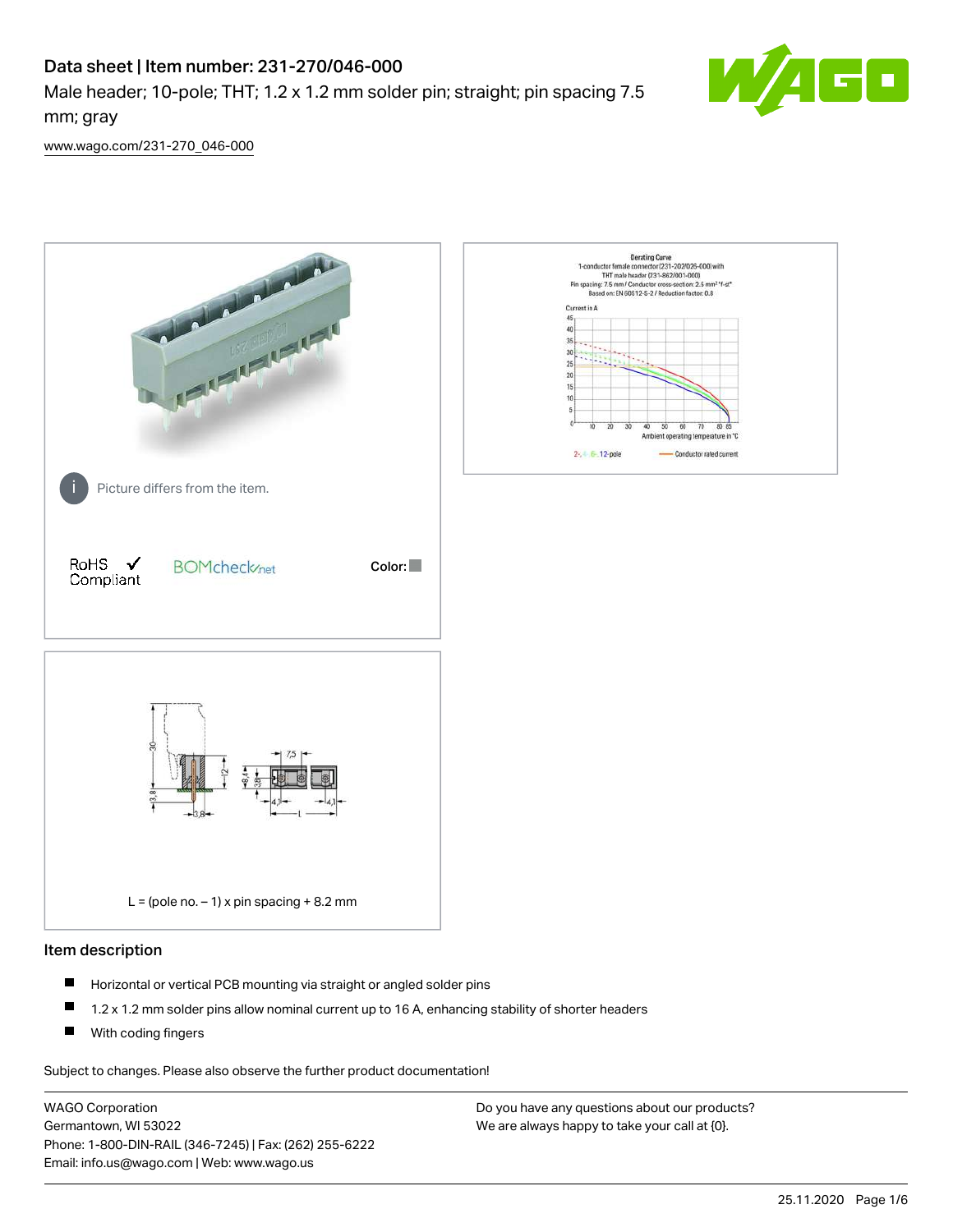

#### Safety information 1:

The MCS – MULTI CONNECTION SYSTEM includes connectors without breaking capacity in accordance with DIN EN 61984. When used as intended, these connectors must not be connected/disconnected when live or under load. The circuit design should ensure header pins, which can be touched, are not live when unmated.

# Data

# Electrical data

## Ratings per IEC/EN 60664-1

| Ratings per                 | IEC/EN 60664-1                                                        |
|-----------------------------|-----------------------------------------------------------------------|
| Rated voltage (III / 3)     | 500 V                                                                 |
| Rated surge voltage (III/3) | 6 <sub>kV</sub>                                                       |
| Rated voltage (III/2)       | 630 V                                                                 |
| Rated surge voltage (III/2) | 6 <sub>kV</sub>                                                       |
| Nominal voltage (II/2)      | 1000V                                                                 |
| Rated surge voltage (II/2)  | 6 <sub>kV</sub>                                                       |
| Rated current               | 16A                                                                   |
| Legend (ratings)            | $(III / 2)$ $\triangle$ Overvoltage category III / Pollution degree 2 |

#### Ratings per UL 1059

| Approvals per                  | UL 1059 |
|--------------------------------|---------|
| Rated voltage UL (Use Group B) | 300 V   |
| Rated current UL (Use Group B) | 15 A    |
| Rated voltage UL (Use Group D) | 300 V   |
| Rated current UL (Use Group D) | 10 A    |

### Ratings per UL 1977

| Rated voltage UL 1977 | 600 V |
|-----------------------|-------|
| Rated current UL 1977 |       |

#### Ratings per CSA

| Approvals per                   | CSA   |
|---------------------------------|-------|
| Rated voltage CSA (Use Group B) | 300 V |
| Rated current CSA (Use Group B) | 15 A  |
| Rated voltage CSA (Use Group D) | 300 V |
| Rated current CSA (Use Group D) | 10 A  |

Subject to changes. Please also observe the further product documentation!

| WAGO Corporation                                       | Do you have any questions about our products? |
|--------------------------------------------------------|-----------------------------------------------|
| Germantown, WI 53022                                   | We are always happy to take your call at {0}. |
| Phone: 1-800-DIN-RAIL (346-7245)   Fax: (262) 255-6222 |                                               |
| Email: info.us@wago.com   Web: www.wago.us             |                                               |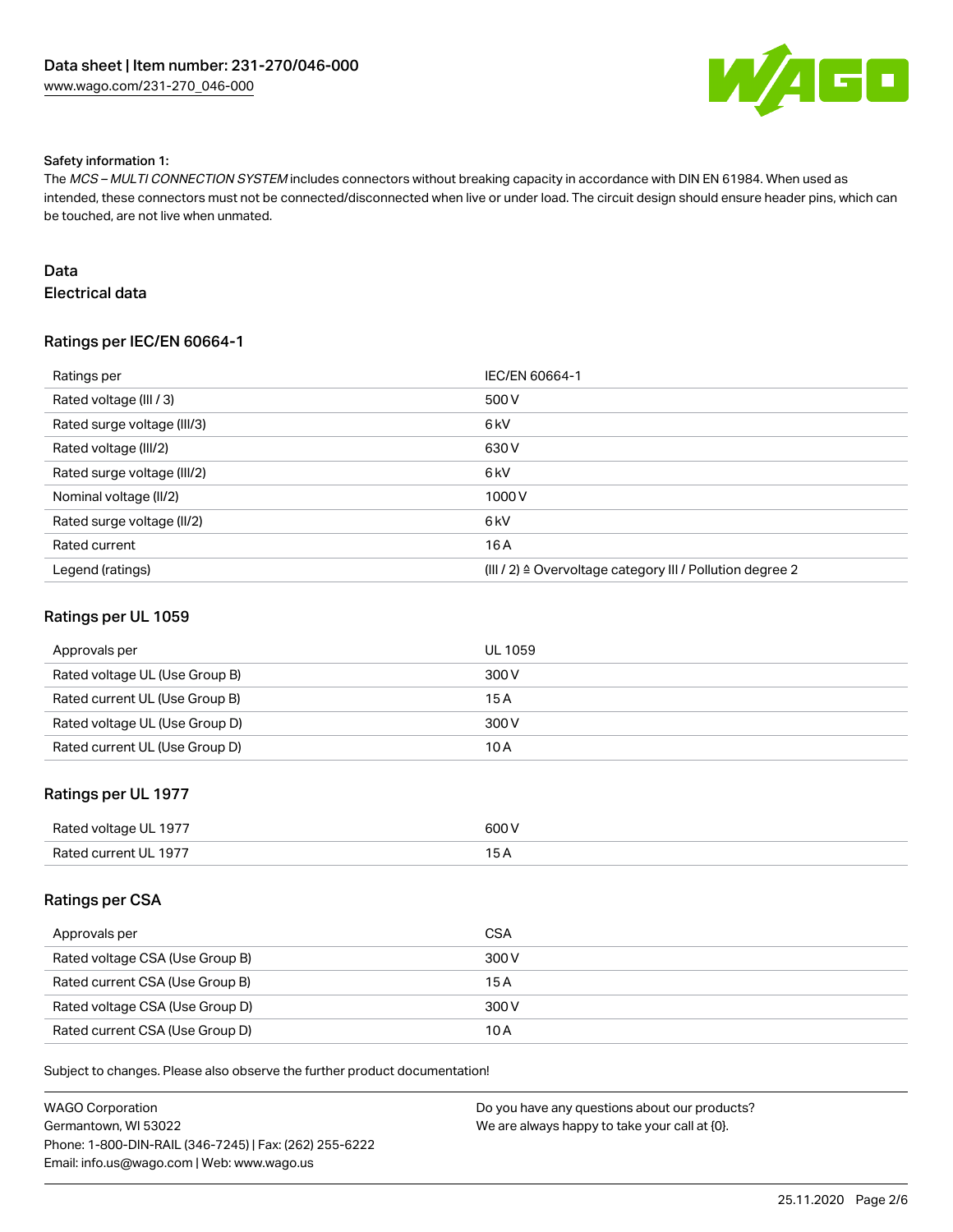

# Connection data

| Pole No.                   | 10 |
|----------------------------|----|
| Total number of potentials | 10 |
| Number of connection types |    |
| Number of levels           |    |

# Physical data

| Pin spacing                          | 7.5 mm / 0.295 inch  |
|--------------------------------------|----------------------|
| Width                                | 75.7 mm / 2.98 inch  |
| Height                               | 15.8 mm / 0.662 inch |
| Height from the surface              | 12 mm / 0.472 inch   |
| Depth                                | 8.4 mm / 0.331 inch  |
| Solder pin length                    | $3.8 \,\mathrm{mm}$  |
| Solder pin dimensions                | $1.2 \times 1.2$ mm  |
| Drilled hole diameter with tolerance | 1 7 $(+0.1)$ mm      |

# Plug-in connection

| Contact type (pluggable connector) | Male connector/plug |
|------------------------------------|---------------------|
| Connector (connection type)        | for PCB             |
| Mismating protection               | No                  |
| Mating direction to the PCB        | 90°                 |

## PCB contact

| PCB contact                         | тнт                                      |
|-------------------------------------|------------------------------------------|
| Solder pin arrangement              | over the entire male connector (in-line) |
| Number of solder pins per potential |                                          |

## Material Data

| Color                       | gray                                    |
|-----------------------------|-----------------------------------------|
| Material group              |                                         |
| Insulation material         | Polyamide (PA66)                        |
| Flammability class per UL94 | V <sub>0</sub>                          |
| Contact material            | Electrolytic copper ( $E_{\text{Cu}}$ ) |
| Contact plating             | tin-plated                              |
| Fire load                   | $0.08$ MJ                               |

Subject to changes. Please also observe the further product documentation!

| WAGO Corporation                                       | Do you have any questions about our products? |
|--------------------------------------------------------|-----------------------------------------------|
| Germantown. WI 53022                                   | We are always happy to take your call at {0}. |
| Phone: 1-800-DIN-RAIL (346-7245)   Fax: (262) 255-6222 |                                               |
| Email: info.us@wago.com   Web: www.wago.us             |                                               |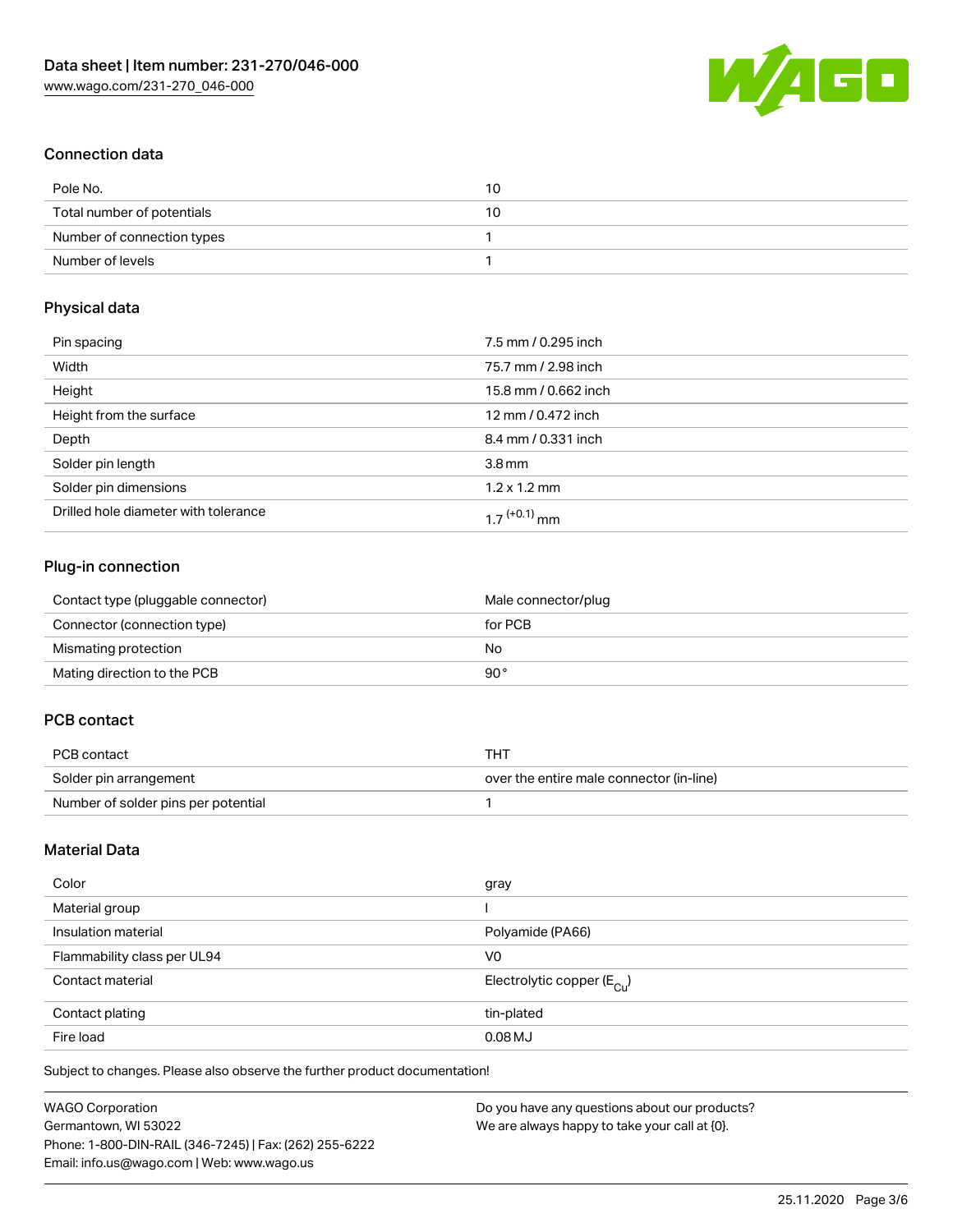[www.wago.com/231-270\\_046-000](http://www.wago.com/231-270_046-000)



| Weight                            | 4.4 g |
|-----------------------------------|-------|
| <b>Environmental Requirements</b> |       |

|  | Limit temperature range | $-60+100 °C$ |
|--|-------------------------|--------------|
|--|-------------------------|--------------|

## Commercial data

| Product Group         | 3 (Multi Conn. System) |
|-----------------------|------------------------|
| Packaging type        | <b>BOX</b>             |
| Country of origin     | PL                     |
| <b>GTIN</b>           | 4044918899574          |
| Customs tariff number | 85366990990            |

### Approvals / Certificates

#### Country specific Approvals

|      |                                        |                                 | Certificate |
|------|----------------------------------------|---------------------------------|-------------|
| Logo | Approval                               | <b>Additional Approval Text</b> | name        |
| Гπ   | <b>CSA</b><br>DEKRA Certification B.V. | C22.2                           | 1466354     |

#### Ship Approvals

| Logo                      | Approval                  | <b>Additional Approval Text</b> | Certificate<br>name |
|---------------------------|---------------------------|---------------------------------|---------------------|
| $\bigcircled{y}$          | BV<br>Bureau Veritas S.A. | IEC 60998                       | 11915/D0<br>BV      |
| <b>BUREAU</b><br>VERITASS |                           |                                 |                     |

#### UL-Approvals

| Logo                       | Approval                                    | <b>Additional Approval Text</b> | Certificate<br>name |
|----------------------------|---------------------------------------------|---------------------------------|---------------------|
| $\boldsymbol{\mathcal{A}}$ | <b>UR</b><br>Underwriters Laboratories Inc. | <b>UL 1059</b>                  | E45172              |
| P.                         | <b>UR</b><br>Underwriters Laboratories Inc. | <b>UL 1977</b>                  | 20150318-<br>E45171 |

Subject to changes. Please also observe the further product documentation!

| <b>WAGO Corporation</b>                                | Do you have any questions about our products? |
|--------------------------------------------------------|-----------------------------------------------|
| Germantown, WI 53022                                   | We are always happy to take your call at {0}. |
| Phone: 1-800-DIN-RAIL (346-7245)   Fax: (262) 255-6222 |                                               |
| Email: info.us@wago.com   Web: www.wago.us             |                                               |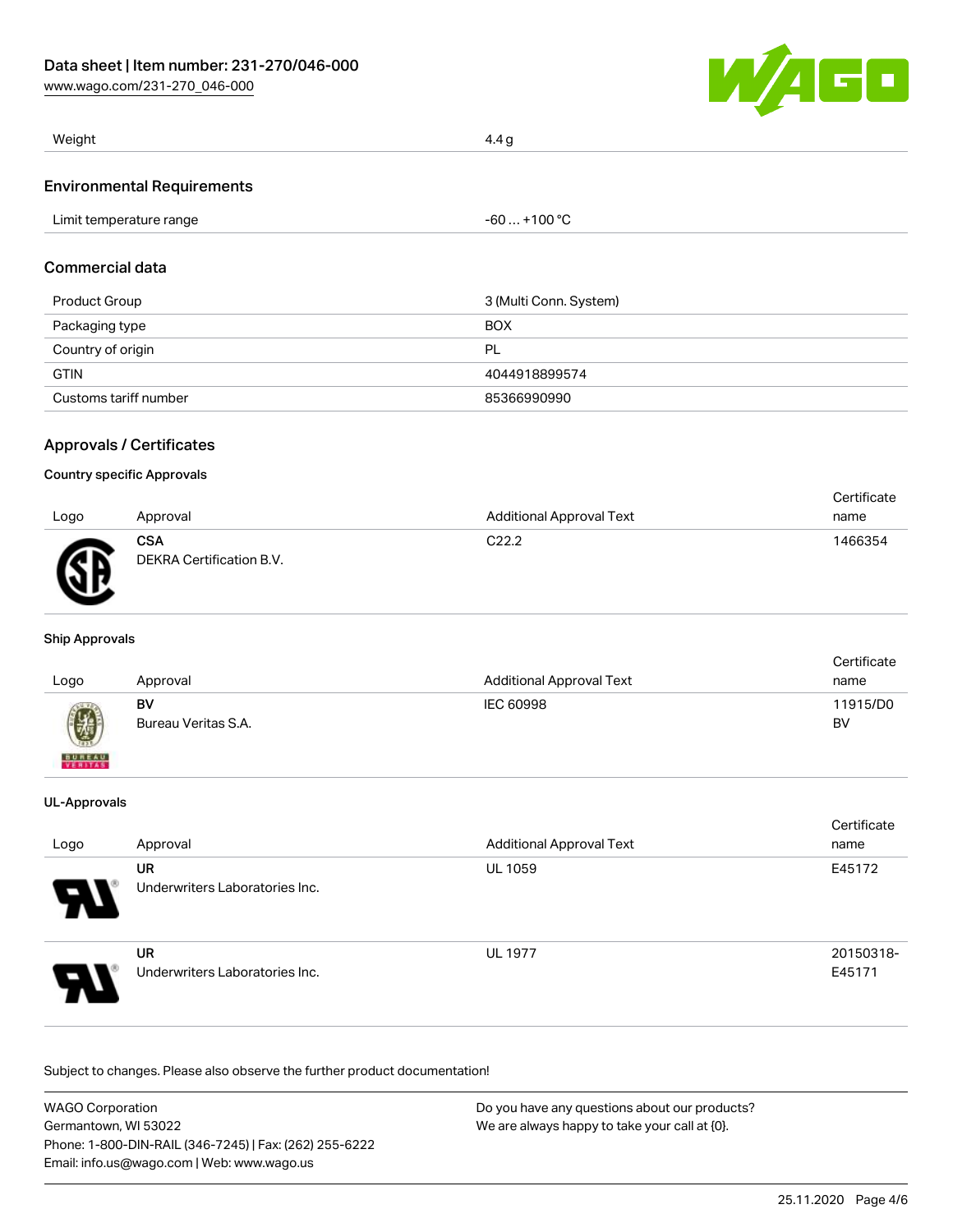

### Compatible products

#### Coding

|                                                         | Item no.: 231-130                                                                   |             |        | www.wago.com/231-130 |
|---------------------------------------------------------|-------------------------------------------------------------------------------------|-------------|--------|----------------------|
|                                                         | Coding key; snap-on type; light gray                                                |             |        |                      |
|                                                         | Item no.: 231-500                                                                   |             |        | www.wago.com/231-500 |
|                                                         | Spacer; for formation of groups; light gray                                         |             |        |                      |
| <b>Downloads</b>                                        |                                                                                     |             |        |                      |
| Documentation                                           |                                                                                     |             |        |                      |
|                                                         |                                                                                     |             |        |                      |
| <b>Additional Information</b><br>Technical explanations |                                                                                     | Apr 3, 2019 | pdf    | Download             |
|                                                         |                                                                                     |             | 3.6 MB |                      |
|                                                         |                                                                                     |             |        |                      |
| <b>CAD</b> files                                        |                                                                                     |             |        |                      |
| <b>PCB Design</b>                                       |                                                                                     |             |        |                      |
|                                                         | Symbol and Footprint 231-270/046-000                                                |             | URL    | Download             |
|                                                         | CAx data for your PCB design, consisting of "schematic symbols and PCB footprints", |             |        |                      |
|                                                         | allow easy integration of the WAGO component into your development environment.     |             |        |                      |
| Supported formats:                                      |                                                                                     |             |        |                      |
| $\blacksquare$                                          | Accel EDA 14 & 15                                                                   |             |        |                      |
| ш                                                       | Altium 6 to current version                                                         |             |        |                      |
| $\blacksquare$                                          | Cadence Allegro                                                                     |             |        |                      |
| $\overline{\phantom{a}}$                                | DesignSpark                                                                         |             |        |                      |
| ш                                                       | Eagle Libraries                                                                     |             |        |                      |
| П<br>KiCad                                              |                                                                                     |             |        |                      |
| п                                                       | Mentor Graphics BoardStation                                                        |             |        |                      |
| ш                                                       | Mentor Graphics Design Architect                                                    |             |        |                      |
| ш                                                       | Mentor Graphics Design Expedition 99 and 2000                                       |             |        |                      |
| ш                                                       | OrCAD 9.X PCB and Capture                                                           |             |        |                      |
|                                                         | PADS PowerPCB 3, 3.5, 4.X, and 5.X                                                  |             |        |                      |
| ш                                                       | PADS PowerPCB and PowerLogic 3.0                                                    |             |        |                      |
| ш                                                       | PCAD 2000, 2001, 2002, 2004, and 2006                                               |             |        |                      |
| Ш                                                       | Pulsonix 8.5 or newer                                                               |             |        |                      |
| Ш<br><b>STL</b>                                         |                                                                                     |             |        |                      |
|                                                         |                                                                                     |             |        |                      |
|                                                         | Subject to changes. Please also observe the further product documentation!          |             |        |                      |

WAGO Corporation Germantown, WI 53022 Phone: 1-800-DIN-RAIL (346-7245) | Fax: (262) 255-6222 Email: info.us@wago.com | Web: www.wago.us

Do you have any questions about our products? We are always happy to take your call at {0}.